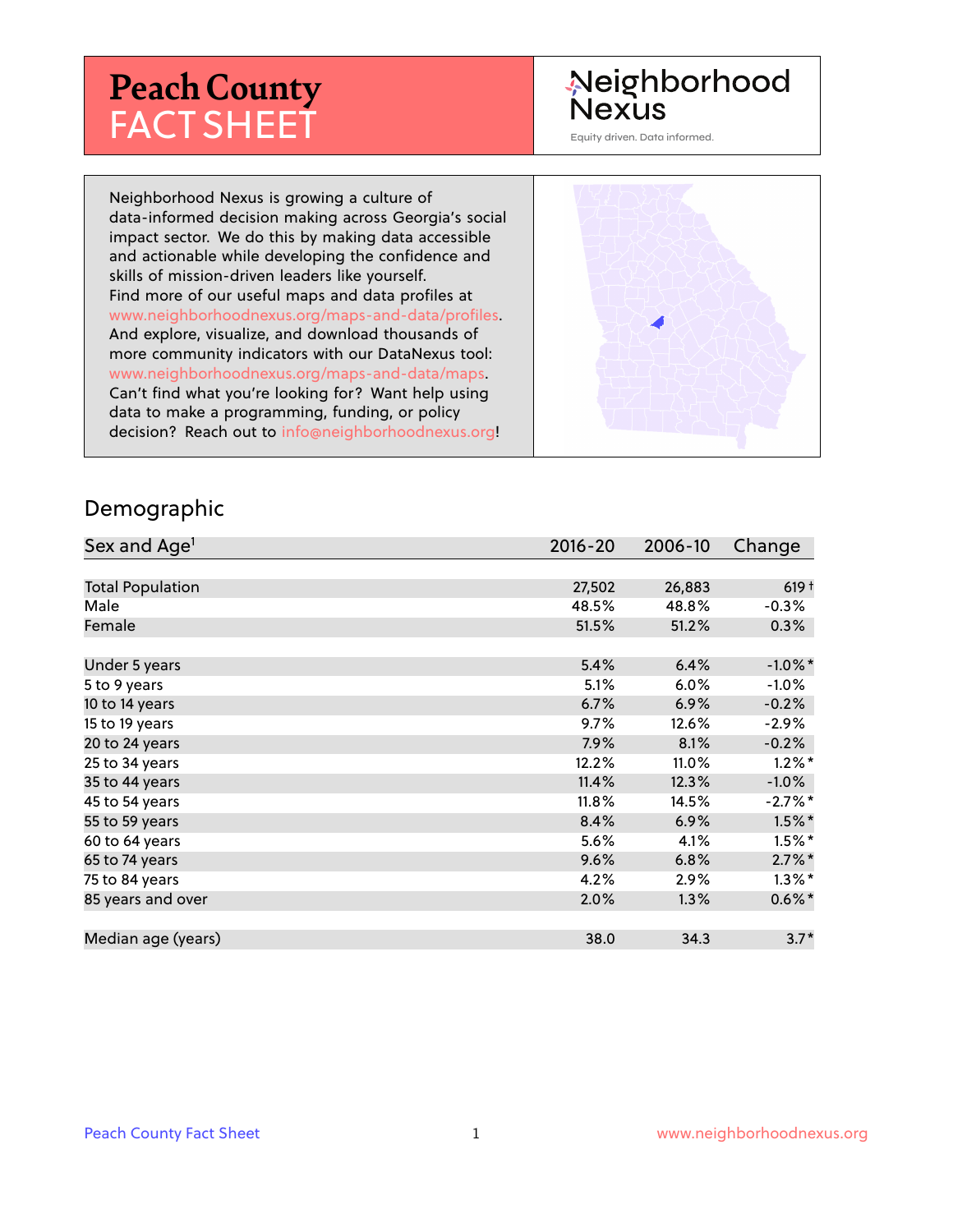# Demographic, continued...

| Race <sup>2</sup>                                            | $2016 - 20$ | 2006-10 | Change     |
|--------------------------------------------------------------|-------------|---------|------------|
| Total population                                             | 27,502      | 26,883  | $619 +$    |
| One race                                                     | 98.4%       | 98.4%   | 0.0%       |
| White                                                        | 49.0%       | 49.1%   | $-0.1%$    |
| <b>Black or African American</b>                             | 44.5%       | 46.0%   | $-1.5%$ *  |
| American Indian and Alaska Native                            | 0.4%        | 0.0%    | 0.4%       |
| Asian                                                        | 0.9%        | 0.7%    | 0.2%       |
| Native Hawaiian and Other Pacific Islander                   | 0.2%        | 0.0%    | 0.2%       |
| Some other race                                              | 3.5%        | 2.6%    | 0.8%       |
| Two or more races                                            | 1.6%        | 1.6%    | $-0.0%$    |
| Race alone or in combination with other race(s) <sup>3</sup> | $2016 - 20$ | 2006-10 | Change     |
| Total population                                             | 27,502      | 26,883  | $619 +$    |
| White                                                        | 50.4%       | 50.5%   | $-0.1%$    |
| <b>Black or African American</b>                             | 45.3%       | 46.6%   | $-1.3\%$ * |
| American Indian and Alaska Native                            | 0.7%        | 0.2%    | $0.5%$ *   |
| Asian                                                        | 1.2%        | 1.0%    | $0.3\%$ *  |
| Native Hawaiian and Other Pacific Islander                   | 0.4%        | 0.0%    | 0.4%       |
| Some other race                                              | 3.8%        | 3.3%    | 0.5%       |
| Hispanic or Latino and Race <sup>4</sup>                     | $2016 - 20$ | 2006-10 | Change     |
| Total population                                             | 27,502      | 26,883  | $619+$     |
| Hispanic or Latino (of any race)                             | 7.7%        | 6.5%    | $1.3%$ †   |
| Not Hispanic or Latino                                       | 92.3%       | 93.5%   | $-1.3%$ †  |
| White alone                                                  | 45.5%       | 46.0%   | $-0.5%$    |
| Black or African American alone                              | 44.3%       | 45.4%   | $-1.1\%$ * |
| American Indian and Alaska Native alone                      | 0.1%        | $0.0\%$ | 0.1%       |
| Asian alone                                                  | 0.9%        | 0.7%    | 0.2%       |
| Native Hawaiian and Other Pacific Islander alone             | 0.2%        | 0.0%    | 0.2%       |
| Some other race alone                                        | 0.0%        | 0.0%    | 0.0%       |
| Two or more races                                            | 1.3%        | 1.4%    | $-0.1%$    |
| U.S. Citizenship Status <sup>5</sup>                         | $2016 - 20$ | 2006-10 | Change     |
| Foreign-born population                                      | 1,544       | 1,225   | $319*$     |
| Naturalized U.S. citizen                                     | 42.7%       | 38.0%   | 4.7%       |
| Not a U.S. citizen                                           | 57.3%       | 62.0%   | $-4.7%$    |
| Citizen, Voting Age Population <sup>6</sup>                  | $2016 - 20$ | 2006-10 | Change     |
|                                                              |             |         |            |
| Citizen, 18 and over population                              | 20,947      | 19,884  | $1,063*$   |
| Male                                                         | 47.2%       | 46.9%   | 0.2%       |
| Female                                                       | 52.8%       | 53.1%   | $-0.2%$    |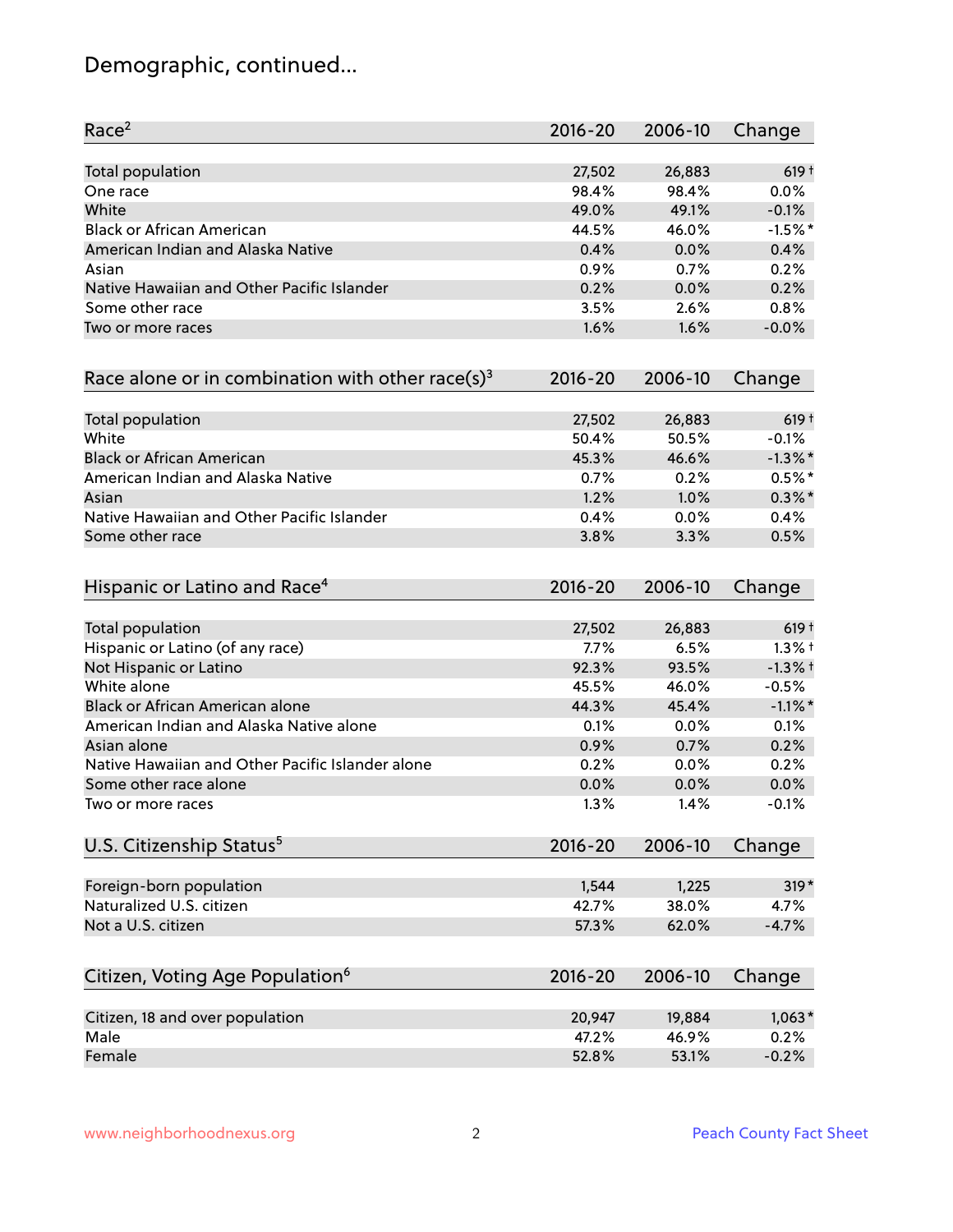#### Economic

| Income <sup>7</sup>                                 | $2016 - 20$ | 2006-10 | Change     |
|-----------------------------------------------------|-------------|---------|------------|
|                                                     |             |         |            |
| All households                                      | 10,215      | 9,016   | 1,199      |
| Less than \$10,000                                  | 10.6%       | 11.1%   | $-0.6%$    |
| \$10,000 to \$14,999                                | 5.5%        | 7.9%    | $-2.4%$    |
| \$15,000 to \$24,999                                | 13.5%       | 12.5%   | 1.0%       |
| \$25,000 to \$34,999                                | 13.3%       | 12.9%   | 0.4%       |
| \$35,000 to \$49,999                                | 6.9%        | 13.7%   | $-6.9\%$ * |
| \$50,000 to \$74,999                                | 16.1%       | 17.2%   | $-1.1%$    |
| \$75,000 to \$99,999                                | 11.3%       | 9.9%    | 1.3%       |
| \$100,000 to \$149,999                              | 16.2%       | 9.9%    | $6.3\%$ *  |
| \$150,000 to \$199,999                              | 3.0%        | 3.7%    | $-0.7%$    |
| \$200,000 or more                                   | 3.6%        | 1.1%    | $2.5\%$ *  |
| Median household income (dollars)                   | 50,267      | 41,014  | $9,253*$   |
| Mean household income (dollars)                     | 66,349      | 53,794  | 12,555*    |
| With earnings                                       | 69.6%       | 76.1%   | $-6.6%$    |
| Mean earnings (dollars)                             | 69,519      | 55,402  | 14,117     |
| <b>With Social Security</b>                         | 35.2%       | 31.6%   | 3.6%       |
| Mean Social Security income (dollars)               | 16,145      | 13,327  | $2,817*$   |
| With retirement income                              | 26.4%       | 20.8%   | 5.6%*      |
| Mean retirement income (dollars)                    | 24,226      | 21,663  | 2,564      |
| With Supplemental Security Income                   | 9.5%        | 7.0%    | $2.5%$ *   |
| Mean Supplemental Security Income (dollars)         | 8,231       | 6,056   | $2,175*$   |
| With cash public assistance income                  | 2.2%        | 1.6%    | 0.7%       |
| Mean cash public assistance income (dollars)        | 3,222       | 2,855   | 367        |
| With Food Stamp/SNAP benefits in the past 12 months | 18.6%       | 19.0%   | $-0.4%$    |
|                                                     |             |         |            |
| Families                                            | 6,639       | 6,392   | 247        |
| Less than \$10,000                                  | 7.1%        | 7.2%    | $-0.1%$    |
| \$10,000 to \$14,999                                | 2.9%        | 5.2%    | $-2.3%$    |
| \$15,000 to \$24,999                                | 8.9%        | 10.7%   | $-1.8%$    |
| \$25,000 to \$34,999                                | 14.6%       | 11.4%   | 3.2%       |
| \$35,000 to \$49,999                                | 8.1%        | 13.9%   | $-5.8\%$ * |
| \$50,000 to \$74,999                                | 14.5%       | 18.9%   | $-4.5%$ *  |
| \$75,000 to \$99,999                                | 14.6%       | 12.7%   | 1.9%       |
| \$100,000 to \$149,999                              | 20.1%       | 13.3%   | $6.8\%$ *  |
| \$150,000 to \$199,999                              | 4.1%        | 5.2%    | $-1.1%$    |
| \$200,000 or more                                   | 5.2%        | 1.6%    | $3.5%$ *   |
| Median family income (dollars)                      | 61,557      | 53,708  | 7,849      |
| Mean family income (dollars)                        | 78,020      | 63,869  | 14,151     |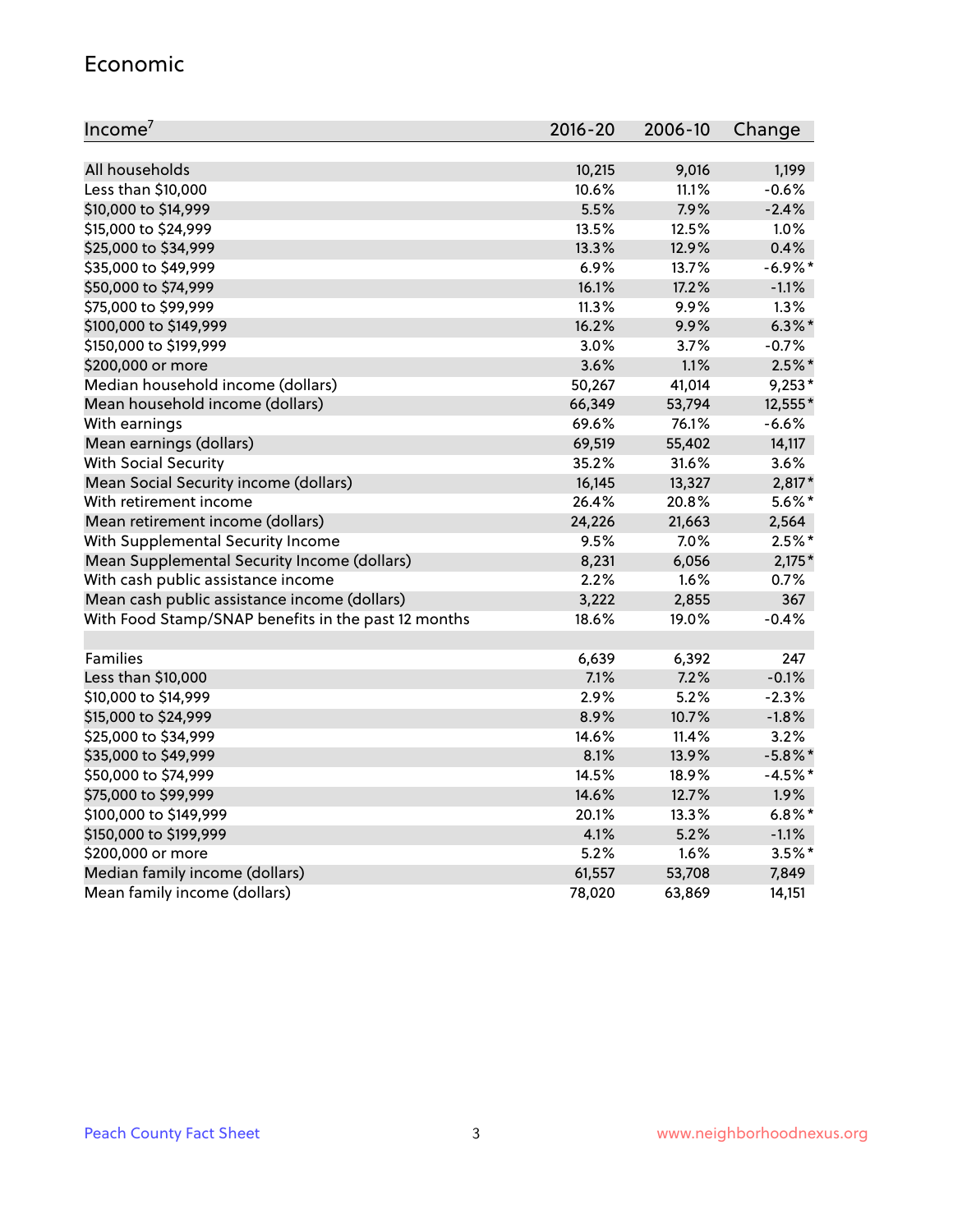#### Economic, continued...

| Income, continued <sup>8</sup>                                        | $2016 - 20$ | 2006-10 | Change      |
|-----------------------------------------------------------------------|-------------|---------|-------------|
|                                                                       |             |         |             |
| Nonfamily households                                                  | 3,576       | 2,624   | 952*        |
| Median nonfamily income (dollars)                                     | 24,036      | 18,977  | 5,059       |
| Mean nonfamily income (dollars)                                       | 41,966      | 27,258  | 14,709*     |
| Median earnings for workers (dollars)                                 | 30,099      | 23,348  | $6,751*$    |
| Median earnings for male full-time, year-round workers                | 49,160      | 40,919  | 8,241*      |
| (dollars)                                                             |             |         |             |
| Median earnings for female full-time, year-round workers<br>(dollars) | 43,739      | 29,328  | 14,411*     |
| Per capita income (dollars)                                           | 25,929      | 18,681  | $7,247*$    |
|                                                                       |             |         |             |
| Families and People Below Poverty Level <sup>9</sup>                  | $2016 - 20$ | 2006-10 | Change      |
|                                                                       |             |         |             |
| <b>All families</b>                                                   | 17.4%       | 19.1%   | $-1.8%$     |
| With related children under 18 years                                  | 25.5%       | 36.0%   | $-10.5%$ *  |
| With related children under 5 years only                              | 45.6%       | 32.7%   | 12.8%       |
| Married couple families                                               | 8.6%        | 7.3%    | 1.3%        |
| With related children under 18 years                                  | 16.1%       | 15.1%   | 1.0%        |
| With related children under 5 years only                              | 19.1%       | 32.7%   | $-13.6%$    |
| Families with female householder, no husband present                  | 29.0%       | 53.4%   | $-24.4\%$ * |
| With related children under 18 years                                  | 40.5%       | 72.8%   | $-32.4\%$ * |
| With related children under 5 years only                              | 62.5%       | 23.6%   | 38.9%       |
| All people                                                            | 20.9%       | 25.4%   | $-4.5%$     |
| Under 18 years                                                        | 27.8%       | 44.6%   | $-16.8\%$ * |
| Related children under 18 years                                       | 27.6%       | 44.0%   | $-16.4\%$ * |
| Related children under 5 years                                        | 32.9%       | 57.9%   | $-25.0\%$ * |
| Related children 5 to 17 years                                        | 25.7%       | 38.9%   | $-13.2\%$ * |
| 18 years and over                                                     | 18.9%       | 18.9%   | 0.1%        |
| 18 to 64 years                                                        | 19.8%       | 19.8%   | $-0.0%$     |
| 65 years and over                                                     | 15.8%       | 14.0%   | 1.9%        |
| People in families                                                    | 18.4%       | 23.8%   | $-5.3%$     |
| Unrelated individuals 15 years and over                               | 31.5%       | 34.8%   | $-3.4%$     |
|                                                                       |             |         |             |
| Non-Hispanic white people                                             | 12.8%       | 14.6%   | $-1.8%$     |
| Black or African-American people                                      | 30.1%       | 38.3%   | $-8.2%$     |
| Asian people                                                          | 0.5%        | $0.0\%$ | 0.5%        |
| Hispanic or Latino people                                             | 24.8%       | 34.7%   | $-9.9%$     |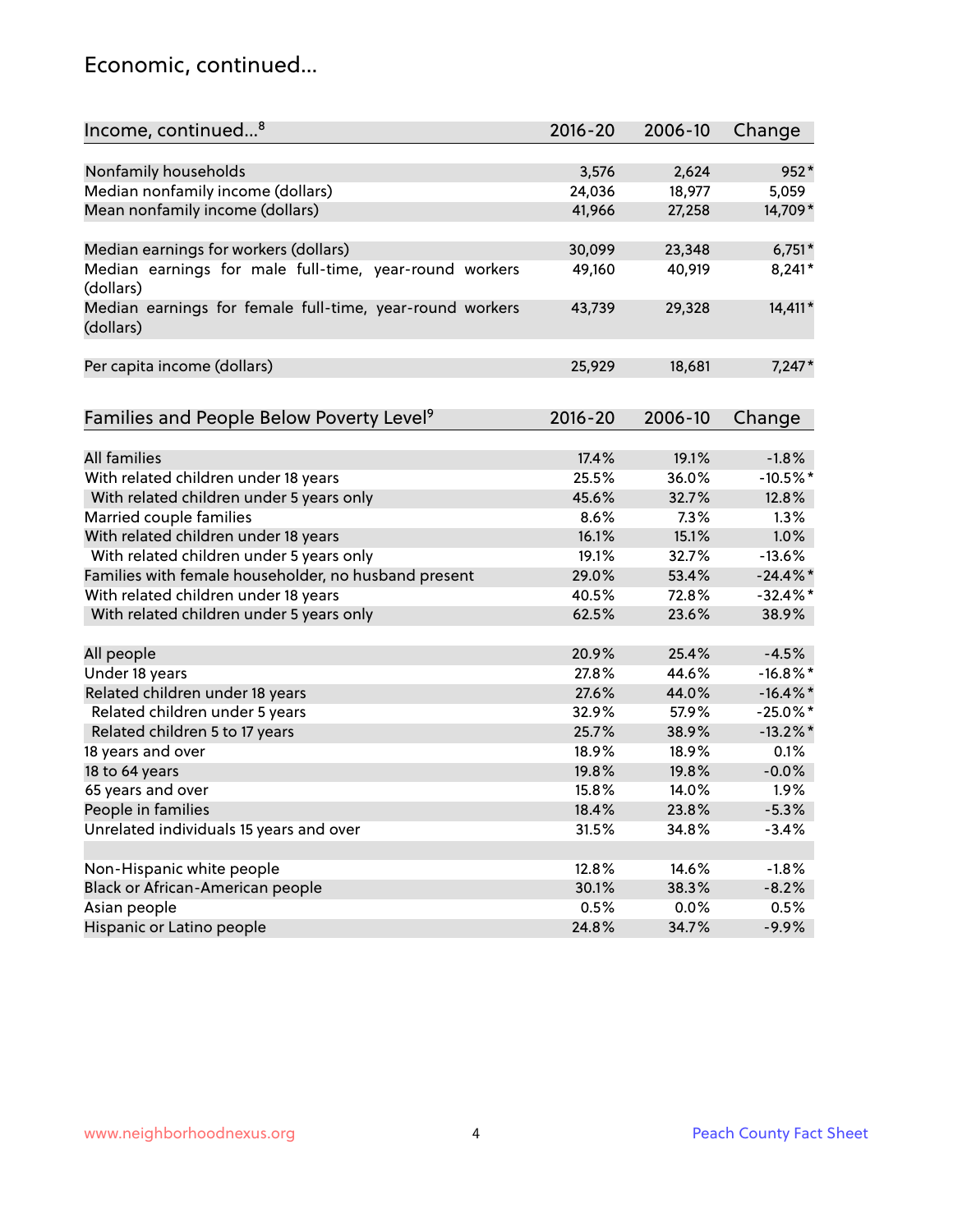# Employment

| Employment Status <sup>10</sup>                                                               | 2010        | 2020    | Change     |
|-----------------------------------------------------------------------------------------------|-------------|---------|------------|
| In Labor Force                                                                                | 11,814      | 12,918  | 12,918     |
| <b>Unemployment Rate</b>                                                                      | 6.2%        | 12.1%   | $-5.9%$    |
| Industry <sup>11</sup>                                                                        | $2016 - 20$ | 2006-10 | Change     |
|                                                                                               |             |         |            |
| Civilian employed population 16 years and over                                                | 11,059      | 10,551  | 508        |
| Agriculture, forestry, fishing and hunting, and mining                                        | 3.8%        | 3.7%    | 0.1%       |
| Construction                                                                                  | 6.0%        | 8.2%    | $-2.2%$    |
| Manufacturing                                                                                 | 8.2%        | 14.1%   | $-6.0\%$ * |
| Wholesale trade                                                                               | 2.9%        | 1.9%    | 0.9%       |
| Retail trade                                                                                  | 14.1%       | 9.3%    | 4.8%*      |
| Transportation and warehousing, and utilities                                                 | 8.2%        | 4.6%    | $3.6\%$ *  |
| Information                                                                                   | 0.1%        | 0.8%    | $-0.6%$    |
| Finance and insurance, and real estate and rental and leasing                                 | 4.2%        | 5.1%    | $-0.8%$    |
| Professional, scientific, and management, and administrative<br>and waste management services | 9.8%        | 5.4%    | 4.4%*      |
| Educational services, and health care and social assistance                                   | 22.1%       | 23.4%   | $-1.3%$    |
| Arts, entertainment, and recreation, and accommodation and<br>food services                   | 8.1%        | 6.7%    | 1.4%       |
| Other services, except public administration                                                  | 3.1%        | 5.7%    | $-2.6\%$   |
| Public administration                                                                         | 9.4%        | 11.1%   | $-1.7%$    |
| Occupation <sup>12</sup>                                                                      | $2016 - 20$ | 2006-10 | Change     |
|                                                                                               |             |         |            |
| Civilian employed population 16 years and over                                                | 11,059      | 10,551  | 508        |
| Management, business, science, and arts occupations                                           | 26.8%       | 28.5%   | $-1.7%$    |
| Service occupations                                                                           | 18.5%       | 15.5%   | 3.1%       |
| Sales and office occupations                                                                  | 21.4%       | 23.3%   | $-1.9%$    |
| and<br>Natural<br>resources,<br>construction,<br>maintenance<br>occupations                   | 14.3%       | 15.7%   | $-1.4%$    |
| Production, transportation, and material moving occupations                                   | 19.1%       | 17.1%   | 2.0%       |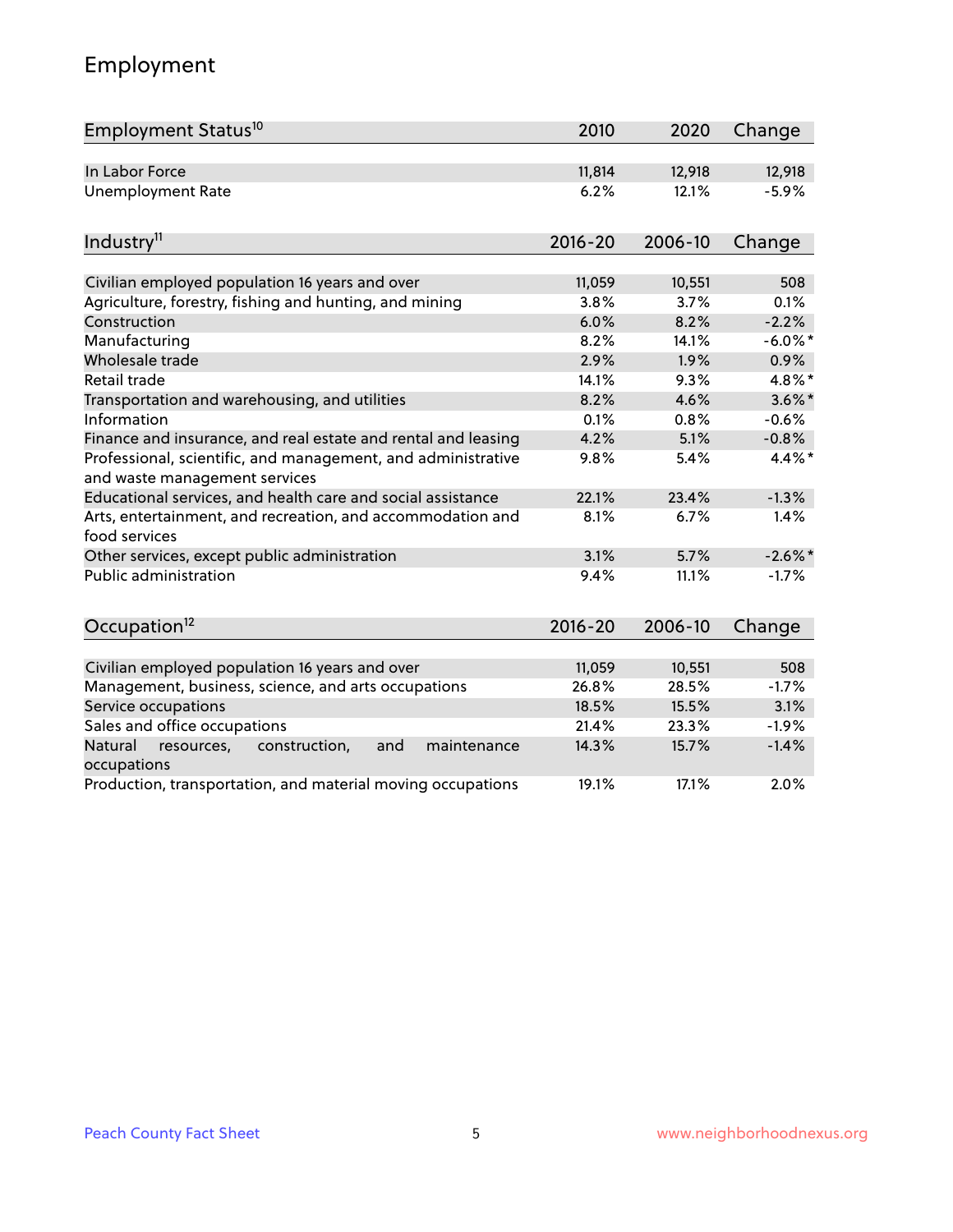# Employment, continued...

| Class of Worker <sup>13</sup>                          | $2016 - 20$ | 2006-10 | Change     |
|--------------------------------------------------------|-------------|---------|------------|
| Civilian employed population 16 years and over         | 11,059      | 10,551  | 508        |
| Private wage and salary workers                        | 75.1%       | 69.0%   | 6.1%       |
| Government workers                                     | 19.5%       | 26.6%   | $-7.1\%$ * |
| Self-employed in own not incorporated business workers | 5.4%        | 4.4%    | 1.0%       |
| Unpaid family workers                                  | 0.0%        | 0.0%    | 0.0%       |
|                                                        |             |         |            |
| Job Flows <sup>14</sup>                                | 2019        | 2010    | Change     |
| Total Jobs in county                                   | 10,257      | 7,688   | 2,569      |
| Held by residents of county                            | 21.3%       | 29.5%   | $-8.2%$    |
| Held by non-residents of county                        | 78.7%       | 70.5%   | 8.2%       |
|                                                        |             |         |            |
| Jobs by Industry Sector <sup>15</sup>                  | 2019        | 2010    | Change     |
| Total Jobs in county                                   | 10,257      | 7,688   | 2,569      |
| Goods Producing sectors                                | 40.8%       | 29.1%   | 11.7%      |
| Trade, Transportation, and Utilities sectors           | 15.3%       | 15.1%   | 0.2%       |
| All Other Services sectors                             | 44.0%       | 55.8%   | $-11.8%$   |
|                                                        |             |         |            |
| Total Jobs in county held by county residents          | 2,186       | 2,271   | $-85$      |
| <b>Goods Producing sectors</b>                         | 33.8%       | 24.4%   | 9.4%       |
| Trade, Transportation, and Utilities sectors           | 10.5%       | 8.3%    | 2.2%       |
| All Other Services sectors                             | 55.8%       | 67.3%   | $-11.5%$   |
| Jobs by Earnings <sup>16</sup>                         | 2019        | 2010    | Change     |
|                                                        |             |         |            |
| Total Jobs in county                                   | 10,257      | 7,688   | 2,569      |
| Jobs with earnings \$1250/month or less                | 23.9%       | 28.8%   | $-4.9%$    |
| Jobs with earnings \$1251/month to \$3333/month        | 34.6%       | 40.0%   | $-5.4%$    |
| Jobs with earnings greater than \$3333/month           | 41.5%       | 31.2%   | 10.3%      |
| Total Jobs in county held by county residents          | 2,186       | 2,271   | $-85$      |
| Jobs with earnings \$1250/month or less                | 28.1%       | 31.0%   | $-2.9%$    |
| Jobs with earnings \$1251/month to \$3333/month        | 37.8%       | 43.0%   | $-5.2%$    |
| Jobs with earnings greater than \$3333/month           | 34.1%       | 25.9%   | 8.1%       |
|                                                        |             |         |            |
| Jobs by Age of Worker <sup>17</sup>                    | 2019        | 2010    | Change     |
|                                                        |             |         |            |
| Total Jobs in county                                   | 10,257      | 7,688   | 2,569      |
| Jobs with workers age 29 or younger                    | 22.3%       | 20.7%   | 1.6%       |
| Jobs with workers age 30 to 54                         | 54.3%       | 60.6%   | $-6.3%$    |
| Jobs with workers age 55 or older                      | 23.4%       | 18.6%   | 4.7%       |
| Total Jobs in county held by county residents          | 2,186       | 2,271   | $-85$      |
| Jobs with workers age 29 or younger                    | 19.3%       | 17.1%   | 2.1%       |
| Jobs with workers age 30 to 54                         | 47.7%       | 59.3%   | $-11.6%$   |
| Jobs with workers age 55 or older                      | 33.0%       | 23.6%   | 9.4%       |
|                                                        |             |         |            |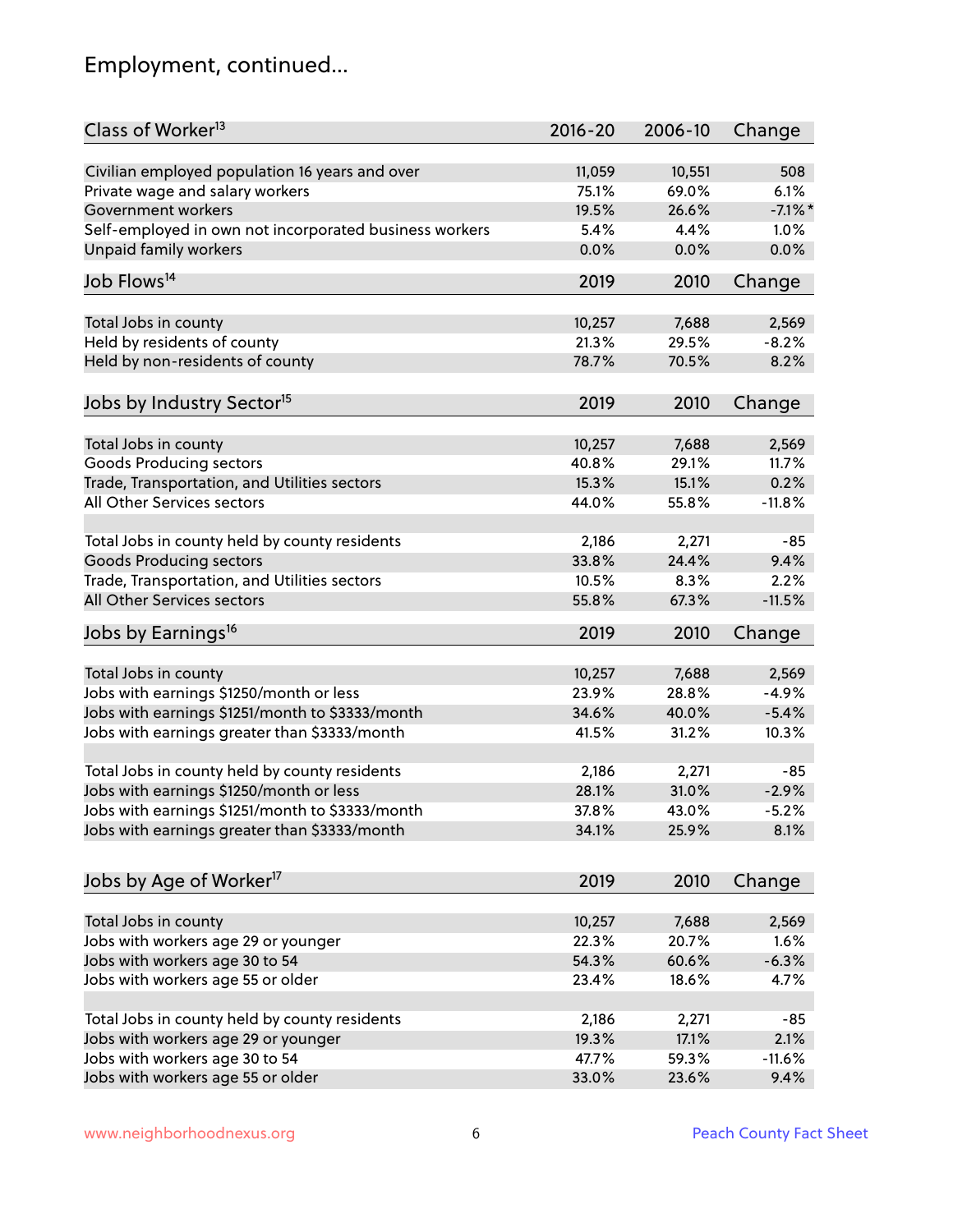#### Education

| Early Learning <sup>18</sup>                        |             |         | 2022       |
|-----------------------------------------------------|-------------|---------|------------|
| Licensed Capacity of Early Learning Centers         |             |         | 918        |
| Licenced capacity per 1,000 children ages 0-4       |             |         | 581.4      |
| School Enrollment <sup>19</sup>                     | 2022        | 2010    | Change     |
|                                                     |             |         |            |
| <b>Enrolled in Public School</b>                    | 3,754       | 3,981   | $-227$     |
| White                                               | 28.2%       | 35.0%   | $-6.8%$    |
| <b>Black or African-American</b>                    | 51.9%       | 49.5%   | 2.3%       |
| Asian                                               | 0.5%        | 0.0%    | 0.5%       |
| Native American                                     | 0.2%        | 0.0%    | 0.2%       |
| Pacific Islander                                    | 0.0%        | 0.0%    | 0.0%       |
| <b>Biracial or Multi-Racial</b>                     | 3.6%        | 2.5%    | 1.1%       |
| Hispanic or Latino                                  | 15.7%       | 11.9%   | 3.8%       |
| Georgia Milestones: 3rd Grade Reading <sup>20</sup> |             |         | 2019       |
|                                                     |             |         |            |
| Number of Students Tested                           |             |         | 305        |
| Proficient or Distinguished                         |             |         | 26.2%      |
| Georgia Milestones: 8th Grade Math <sup>21</sup>    |             |         | 2019       |
| <b>Number of Students Tested</b>                    |             |         | 259        |
| Proficient or Distinguished                         |             |         | 42.5%      |
|                                                     |             |         |            |
| Graduation Rates <sup>22</sup>                      | 2021        | 2012    | Change     |
| Cohort                                              | 226         | 328     | $-102$     |
| <b>High School Graduation Rate</b>                  | 84.1%       | 64.9%   | 19.1%      |
|                                                     |             |         |            |
| Educational Attainment <sup>23</sup>                | $2016 - 20$ | 2006-10 | Change     |
| Population 25 years and over                        | 17,944      | 16,134  | $1,810*$   |
| Less than 9th grade                                 | 6.0%        | 8.4%    | $-2.4\%$ * |
| 9th to 12th grade, no diploma                       | 9.6%        | 11.5%   | $-1.9%$    |
| High school graduate (includes equivalency)         | 31.7%       | 35.9%   | $-4.2\%$ * |
|                                                     |             |         |            |
| Some college, no degree                             | 19.8%       | 19.1%   | 0.7%       |
| Associate's degree                                  | 10.9%       | 7.2%    | $3.7\%$ *  |
| Bachelor's degree                                   | 10.5%       | 11.7%   | $-1.2%$    |
| Graduate or professional degree                     | 11.5%       | 6.2%    | $5.2\%$ *  |
| Percent high school graduate or higher              | 84.4%       | 80.1%   | 4.3%       |
| Percent bachelor's degree or higher                 | 22.0%       | 18.0%   | 4.0%*      |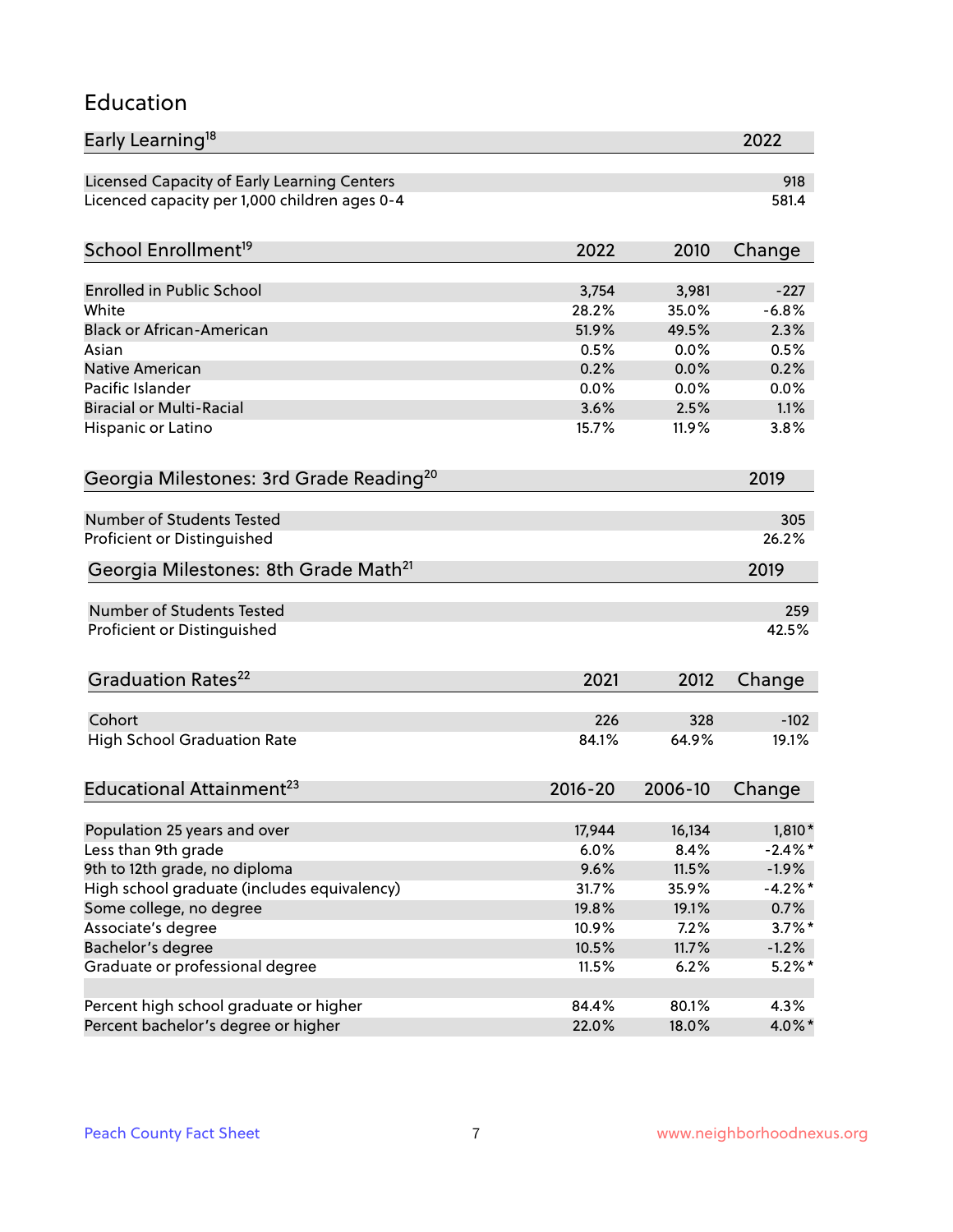#### Housing

| Households by Type <sup>24</sup>                     | 2016-20     | 2006-10 | Change     |
|------------------------------------------------------|-------------|---------|------------|
|                                                      |             |         |            |
| Total households                                     | 10,215      | 9,016   | 1,199      |
| Family households (families)                         | 65.0%       | 70.9%   | $-5.9%$ *  |
| With own children under 18 years                     | 27.0%       | 27.8%   | $-0.8%$    |
| Married-couple family                                | 39.1%       | 50.1%   | $-10.9%$ * |
| With own children of the householder under 18 years  | 15.1%       | 17.2%   | $-2.1%$    |
| Male householder, no wife present, family            | 7.4%        | 3.8%    | $3.6\%$ *  |
| With own children of the householder under 18 years  | 1.7%        | 1.1%    | 0.6%       |
| Female householder, no husband present, family       | 18.5%       | 17.1%   | 1.4%       |
| With own children of the householder under 18 years  | 10.2%       | 9.4%    | 0.7%       |
| Nonfamily households                                 | 35.0%       | 29.1%   | $5.9\%$ *  |
| Householder living alone                             | 31.1%       | 25.6%   | $5.5\%$ *  |
| 65 years and over                                    | 12.9%       | 10.0%   | $2.9\%$ *  |
|                                                      |             |         |            |
| Households with one or more people under 18 years    | 30.7%       | 32.7%   | $-1.9%$    |
| Households with one or more people 65 years and over | 34.0%       | 24.8%   | $9.2\%$ *  |
|                                                      |             |         |            |
| Average household size                               | 2.51        | 2.72    | $-0.20$    |
| Average family size                                  | 3.15        | 3.26    | $-0.10$    |
|                                                      |             |         |            |
| Housing Occupancy <sup>25</sup>                      | 2016-20     | 2006-10 | Change     |
|                                                      |             |         |            |
| Total housing units                                  | 11,843      | 10,768  | 1,075      |
| Occupied housing units                               | 86.3%       | 83.7%   | 2.5%       |
| Vacant housing units                                 | 13.7%       | 16.3%   | $-2.5%$    |
|                                                      |             |         |            |
| Homeowner vacancy rate                               | 0.7         | 4.7     | $-4.0*$    |
| Rental vacancy rate                                  | 9.9         | 9.3     | 0.6        |
|                                                      |             |         |            |
|                                                      |             |         |            |
| Units in Structure <sup>26</sup>                     | $2016 - 20$ | 2006-10 | Change     |
|                                                      |             |         |            |
| Total housing units<br>1-unit, detached              | 11,843      | 10,768  | 1,075      |
|                                                      | 65.7%       | 67.1%   | $-1.4%$    |
| 1-unit, attached                                     | 1.2%        | 1.5%    | $-0.3%$    |
| 2 units                                              | 6.2%        | 3.5%    | $2.7\%$ *  |
| 3 or 4 units                                         | 5.4%        | 5.3%    | 0.1%       |
| 5 to 9 units                                         | 4.7%        | 5.3%    | $-0.6%$    |
| 10 to 19 units                                       | 3.8%        | 0.6%    | $3.2\%$ *  |
| 20 or more units                                     | 0.5%        | 0.3%    | 0.2%       |
| Mobile home                                          | 12.0%       | 16.3%   | $-4.2%$    |
| Boat, RV, van, etc.                                  | 0.3%        | 0.0%    | 0.3%       |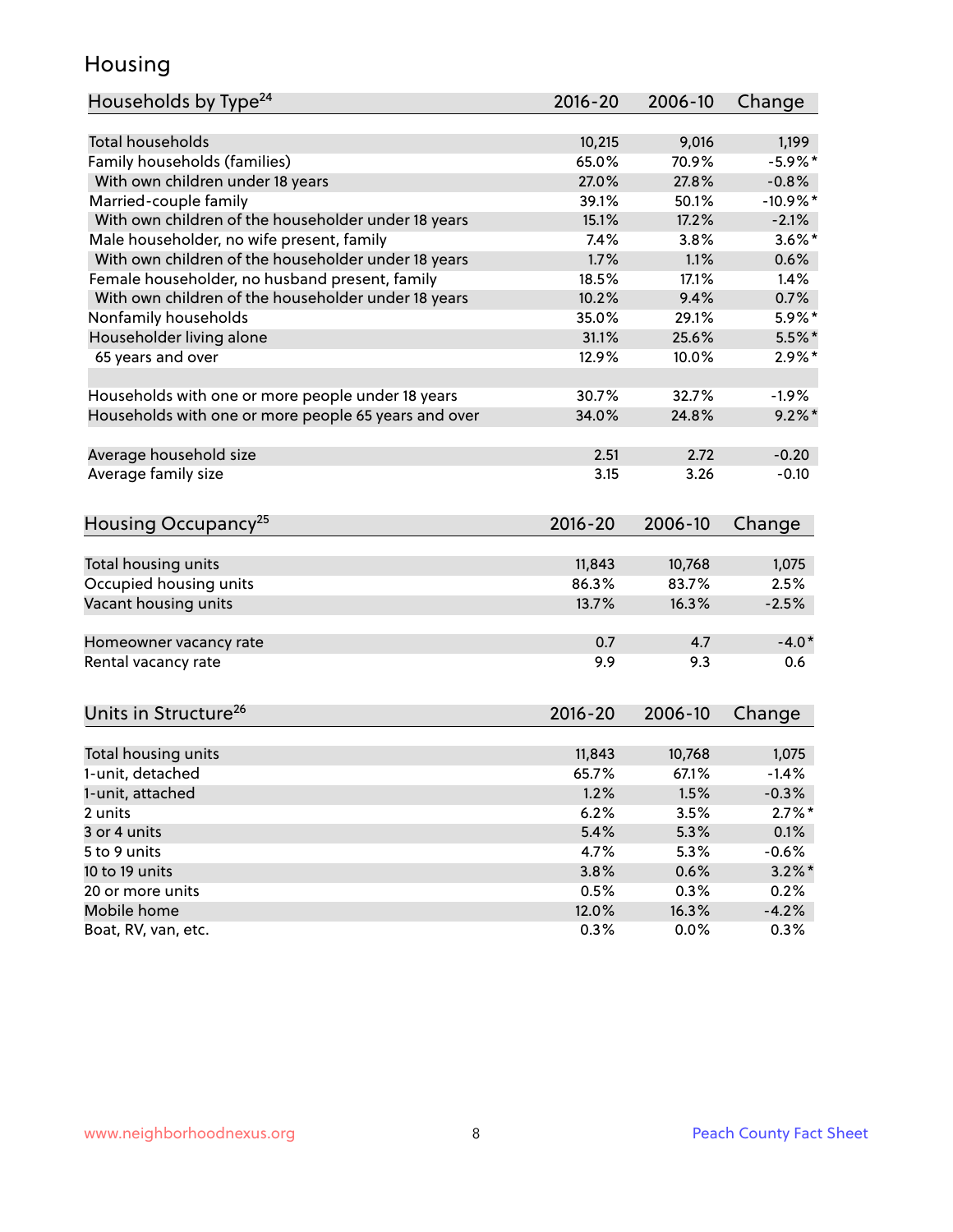# Housing, Continued...

| Year Structure Built <sup>27</sup>             | 2016-20 | 2006-10 | Change     |
|------------------------------------------------|---------|---------|------------|
| Total housing units                            | 11,843  | 10,768  | 1,075      |
| Built 2014 or later                            | 3.9%    | (X)     | (X)        |
| Built 2010 to 2013                             | 4.1%    | (X)     | (X)        |
| Built 2000 to 2009                             | 15.7%   | 18.1%   | $-2.4%$    |
| Built 1990 to 1999                             | 16.3%   | 19.9%   | $-3.6%$    |
| Built 1980 to 1989                             | 15.9%   | 12.5%   | 3.4%       |
| Built 1970 to 1979                             | 18.1%   | 18.7%   | $-0.7%$    |
| Built 1960 to 1969                             | 11.1%   | 13.0%   | $-1.8%$    |
| Built 1950 to 1959                             | 8.4%    | 7.9%    | 0.5%       |
| Built 1940 to 1949                             | 2.0%    | 3.7%    | $-1.7%$    |
| Built 1939 or earlier                          | 4.7%    | 6.2%    | $-1.6%$    |
|                                                |         |         |            |
| Housing Tenure <sup>28</sup>                   | 2016-20 | 2006-10 | Change     |
| Occupied housing units                         | 10,215  | 9,016   | 1,199      |
| Owner-occupied                                 | 63.2%   | 69.0%   | $-5.8%$    |
| Renter-occupied                                | 36.8%   | 31.0%   | 5.8%       |
| Average household size of owner-occupied unit  | 2.66    | 2.69    | $-0.03$    |
| Average household size of renter-occupied unit | 2.26    | 2.78    | $-0.52$    |
| Residence 1 Year Ago <sup>29</sup>             | 2016-20 | 2006-10 | Change     |
|                                                |         |         |            |
| Population 1 year and over                     | 27,188  | 26,689  | 499*       |
| Same house                                     | 89.1%   | 82.9%   | 6.2%       |
| Different house in the U.S.                    | 10.8%   | 17.0%   | $-6.2%$    |
| Same county                                    | 3.8%    | 6.3%    | $-2.5%$    |
| Different county                               | 7.0%    | 10.8%   | $-3.7%$    |
| Same state                                     | 4.9%    | 8.7%    | $-3.9%$    |
| Different state                                | 2.2%    | 2.0%    | 0.1%       |
| Abroad                                         | 0.0%    | 0.1%    | $-0.0%$    |
| Value of Housing Unit <sup>30</sup>            | 2016-20 | 2006-10 | Change     |
| Owner-occupied units                           | 6,456   | 6,218   | 238        |
| Less than \$50,000                             | 14.2%   | 18.4%   | $-4.2%$    |
| \$50,000 to \$99,999                           | 21.9%   | 26.2%   | $-4.2%$    |
| \$100,000 to \$149,999                         | 16.8%   | 21.0%   | $-4.2%$    |
| \$150,000 to \$199,999                         | 23.0%   | 19.5%   | 3.5%       |
| \$200,000 to \$299,999                         | 16.3%   | 10.5%   | $5.8\%$ *  |
| \$300,000 to \$499,999                         | 3.5%    | 4.2%    | $-0.7%$    |
| \$500,000 to \$999,999                         | 3.6%    | 0.2%    | $3.5%$ *   |
| \$1,000,000 or more                            | 0.6%    | 0.0%    | 0.6%       |
| Median (dollars)                               | 140,100 | 113,900 | 26,200*    |
| Mortgage Status <sup>31</sup>                  | 2016-20 | 2006-10 | Change     |
|                                                |         |         |            |
| Owner-occupied units                           | 6,456   | 6,218   | 238        |
| Housing units with a mortgage                  | 47.8%   | 67.2%   | $-19.3%$ * |
| Housing units without a mortgage               | 52.2%   | 32.8%   | 19.3%*     |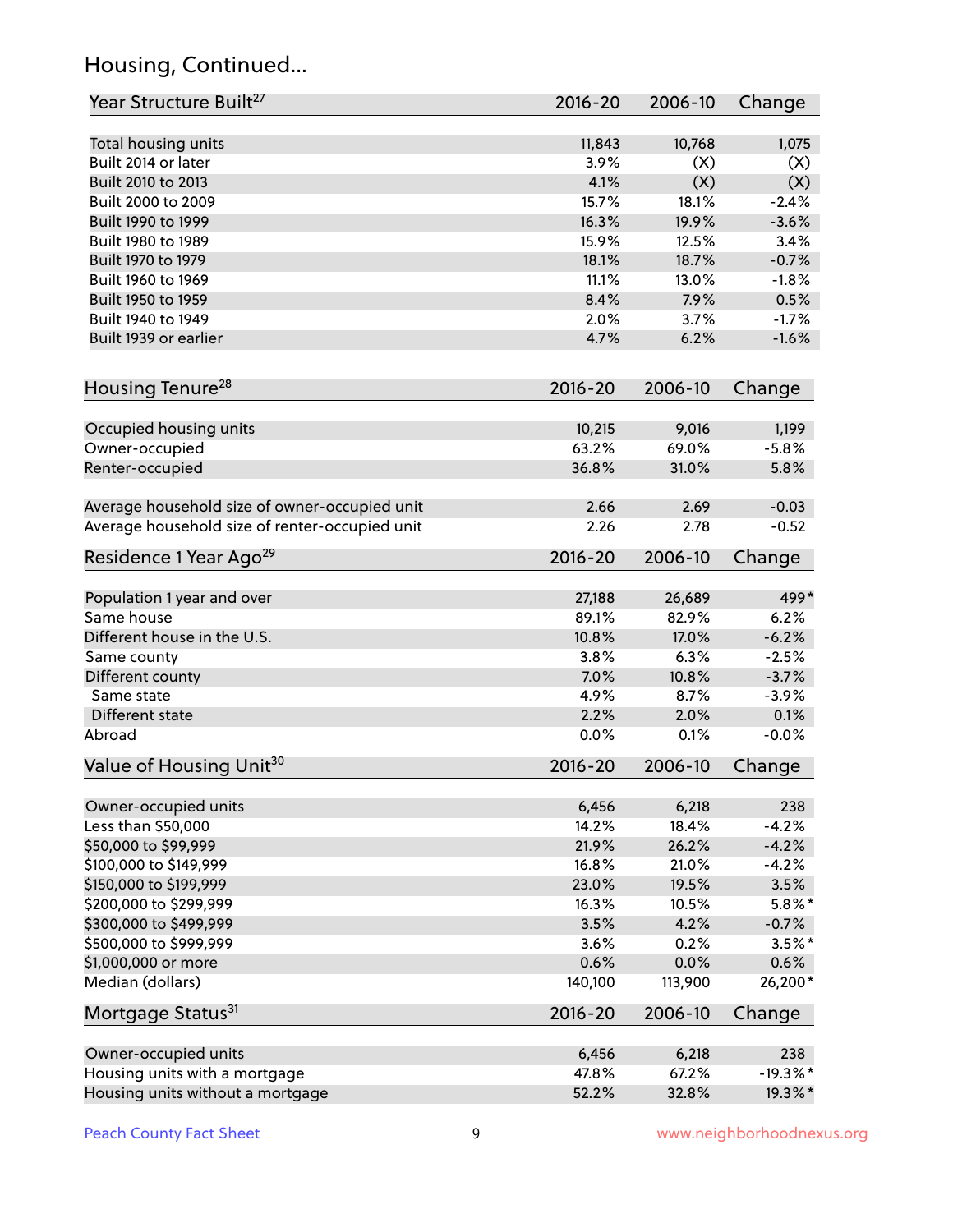# Housing, Continued...

| Selected Monthly Owner Costs <sup>32</sup>                                            | $2016 - 20$ | 2006-10 | Change      |
|---------------------------------------------------------------------------------------|-------------|---------|-------------|
| Housing units with a mortgage                                                         | 3,088       | 4,176   | $-1,088*$   |
| Less than \$300                                                                       | 0.0%        | 0.0%    | $0.0\%$     |
| \$300 to \$499                                                                        | 1.8%        | 2.1%    | $-0.3%$     |
| \$500 to \$999                                                                        | 26.1%       | 41.6%   | $-15.5%$ *  |
| \$1,000 to \$1,499                                                                    | 41.2%       | 33.1%   | $8.1\%$ *   |
| \$1,500 to \$1,999                                                                    | 20.5%       | 13.6%   | $6.8\%$ *   |
| \$2,000 to \$2,999                                                                    | 9.6%        | 8.6%    | 0.9%        |
| \$3,000 or more                                                                       | 0.9%        | 1.0%    | $-0.1%$     |
| Median (dollars)                                                                      | 1,179       | 1,084   | $95*$       |
|                                                                                       |             |         |             |
| Housing units without a mortgage                                                      | 3,368       | 2,042   | $1,326*$    |
| Less than \$150                                                                       | 5.4%        | 6.3%    | $-0.9\%$    |
| \$150 to \$249                                                                        | 6.3%        | 16.5%   | $-10.2\%$ * |
| \$250 to \$349                                                                        | 20.4%       | 32.4%   | $-11.9%$ *  |
| \$350 to \$499                                                                        | 30.3%       | 27.6%   | 2.7%        |
| \$500 to \$699                                                                        | 31.8%       | 14.2%   | 17.7%*      |
| \$700 or more                                                                         | 5.7%        | 3.0%    | 2.7%        |
| Median (dollars)                                                                      | 429         | 337     | $92*$       |
| Selected Monthly Owner Costs as a Percentage of<br>Household Income <sup>33</sup>     | $2016 - 20$ | 2006-10 | Change      |
| Housing units with a mortgage (excluding units where<br>SMOCAPI cannot be computed)   | 3,063       | 4,088   | $-1,025*$   |
| Less than 20.0 percent                                                                | 56.0%       | 44.8%   | $11.3\%$ *  |
| 20.0 to 24.9 percent                                                                  | 10.3%       | 16.7%   | $-6.5%$ *   |
| 25.0 to 29.9 percent                                                                  | 6.9%        | 8.7%    | $-1.9%$     |
| 30.0 to 34.9 percent                                                                  | 5.4%        | 6.9%    | $-1.5%$     |
| 35.0 percent or more                                                                  | 21.5%       | 22.9%   | $-1.4%$     |
| Not computed                                                                          | 25          | 88      | $-63$       |
| Housing unit without a mortgage (excluding units where<br>SMOCAPI cannot be computed) | 3,306       | 2,030   | $1,276*$    |
| Less than 10.0 percent                                                                | 55.4%       | 44.6%   | 10.8%*      |
| 10.0 to 14.9 percent                                                                  | 18.8%       | 16.2%   | 2.6%        |
| 15.0 to 19.9 percent                                                                  | 5.0%        | 11.3%   | $-6.4%$     |
| 20.0 to 24.9 percent                                                                  | 4.9%        | 4.3%    | 0.6%        |
| 25.0 to 29.9 percent                                                                  | 5.7%        | 8.1%    | $-2.5%$     |
| 30.0 to 34.9 percent                                                                  | 3.2%        | 4.9%    | $-1.7%$     |
| 35.0 percent or more                                                                  | 7.2%        | 10.6%   | $-3.4%$     |
| Not computed                                                                          | 62          | 12      | $50*$       |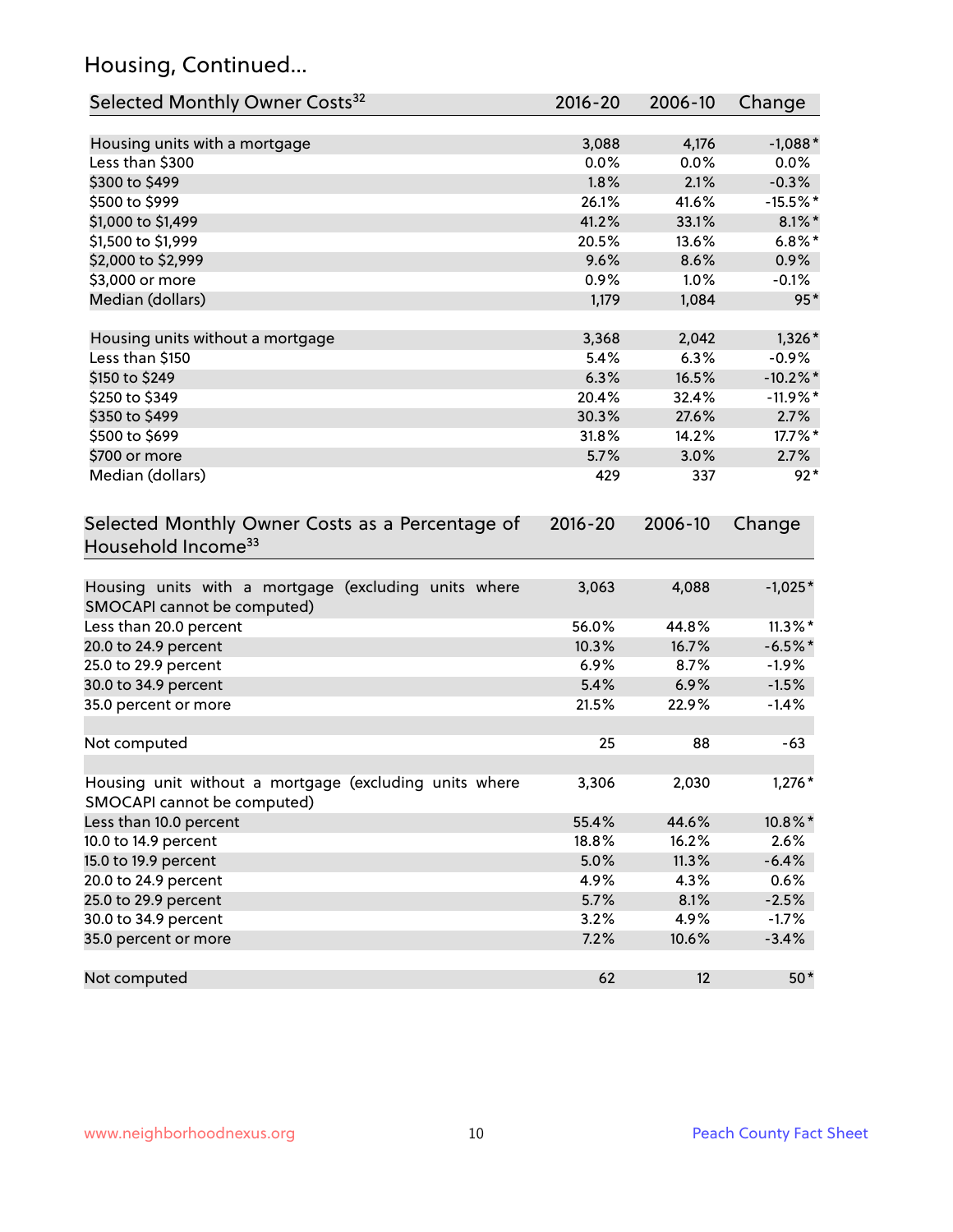# Housing, Continued...

| Gross Rent <sup>34</sup>                                                       | $2016 - 20$ | 2006-10 | Change  |
|--------------------------------------------------------------------------------|-------------|---------|---------|
|                                                                                |             |         |         |
| Occupied units paying rent                                                     | 3,570       | 2,630   | $940*$  |
| Less than \$200                                                                | 2.2%        | 6.3%    | $-4.2%$ |
| \$200 to \$499                                                                 | 20.4%       | 26.4%   | $-6.0%$ |
| \$500 to \$749                                                                 | 27.5%       | 35.1%   | $-7.6%$ |
| \$750 to \$999                                                                 | 34.0%       | 21.4%   | 12.6%*  |
| \$1,000 to \$1,499                                                             | 13.6%       | 9.8%    | 3.8%    |
| \$1,500 to \$1,999                                                             | 0.5%        | 0.9%    | $-0.4%$ |
| \$2,000 or more                                                                | 1.8%        | $0.0\%$ | $1.8\%$ |
| Median (dollars)                                                               | 750         | 628     | $122*$  |
| No rent paid                                                                   | 189         | 168     | 21      |
| Gross Rent as a Percentage of Household Income <sup>35</sup>                   | $2016 - 20$ | 2006-10 | Change  |
| Occupied units paying rent (excluding units where GRAPI<br>cannot be computed) | 3,344       | 2,506   | 838*    |
| Less than 15.0 percent                                                         | 15.6%       | 11.7%   | 3.9%    |
| 15.0 to 19.9 percent                                                           | 13.3%       | 14.2%   | $-0.8%$ |
| 20.0 to 24.9 percent                                                           | 5.1%        | 7.8%    | $-2.7%$ |
| 25.0 to 29.9 percent                                                           | 13.4%       | 11.0%   | 2.5%    |
| 30.0 to 34.9 percent                                                           | 13.2%       | 7.4%    | 5.8%    |
| 35.0 percent or more                                                           | 39.4%       | 48.0%   | $-8.6%$ |

Not computed and the computed and the computed and the computed and the computed and the computed and the computed and the computed and the computed and the computed and the computed and the computed and the computed and t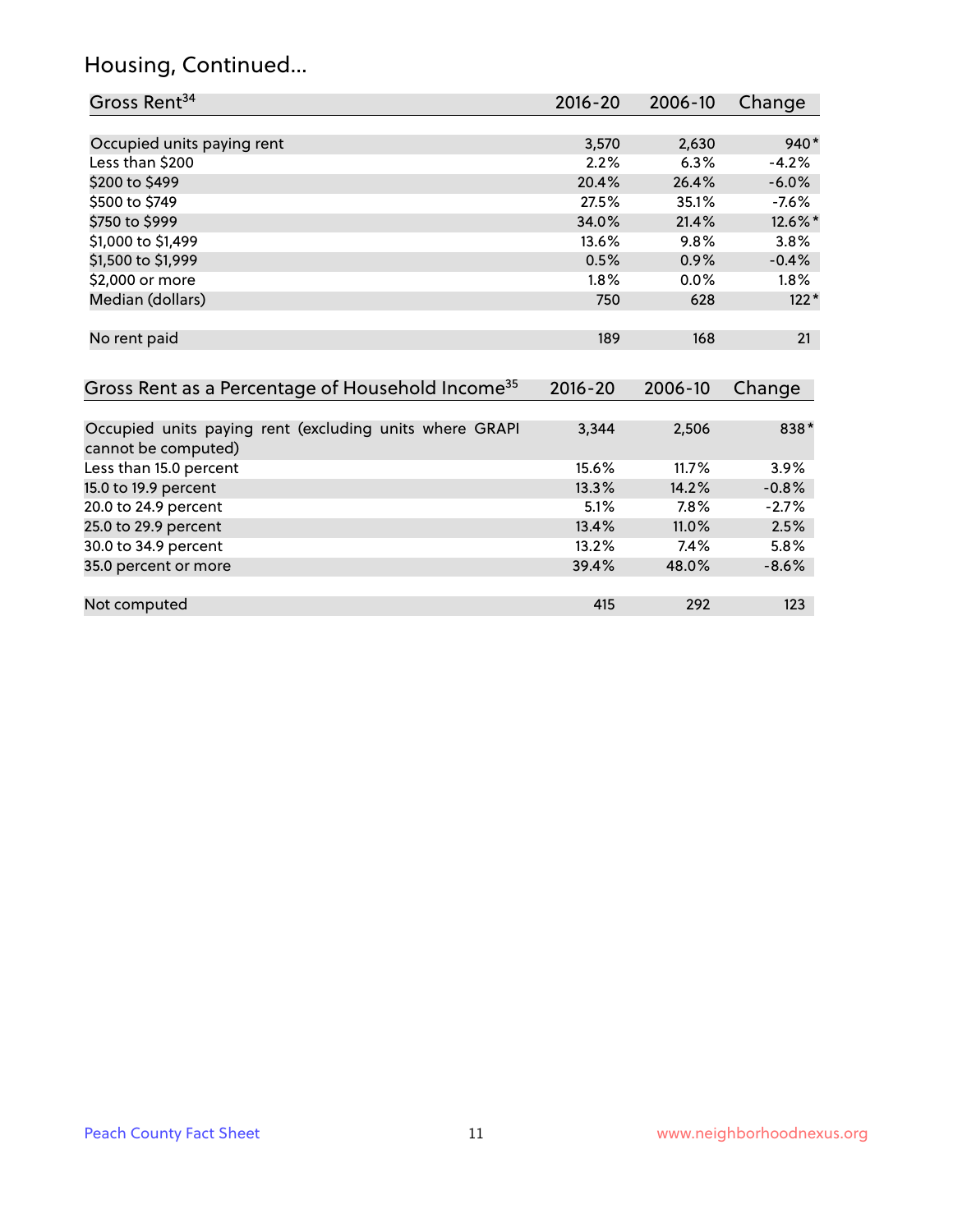# Community Involvement

| Voter Registration and Turnout <sup>36</sup> | 2020   |
|----------------------------------------------|--------|
|                                              |        |
| Active registered voters                     | 17.964 |
| Number voted in Presidential election        | 12.405 |
| Percent voted in Presidential election       | 69.1%  |

#### Transportation

| Commuting to Work <sup>37</sup>           | 2016-20     | 2006-10 | Change     |
|-------------------------------------------|-------------|---------|------------|
|                                           |             |         |            |
| Workers 16 years and over                 | 10,871      | 10,458  | 413        |
| Car, truck, or van - drove alone          | 80.7%       | 77.9%   | 2.8%       |
| Car, truck, or van - carpooled            | 11.8%       | 15.9%   | $-4.1\%$ * |
| Public transportation (excluding taxicab) | $1.0\%$     | 0.0%    | $1.0\%$    |
| Walked                                    | 1.5%        | 2.6%    | $-1.1%$    |
| Other means                               | $1.9\%$     | $1.8\%$ | 0.2%       |
| Worked at home                            | 3.1%        | 1.9%    | $1.3\%$ *  |
| Mean travel time to work (minutes)        | 24.5        | 22.6    | $1.9*$     |
| Vehicles Available <sup>38</sup>          | $2016 - 20$ | 2006-10 | Change     |
| Occupied housing units                    | 10,215      | 9,016   | 1,199      |
| No vehicles available                     | $9.8\%$     | 10.6%   | $-0.7%$    |
| 1 vehicle available                       | 33.4%       | 29.7%   | 3.7%       |
| 2 vehicles available                      | 31.1%       | 35.1%   | $-4.0\%$ * |
| 3 or more vehicles available              | 25.6%       | 24.7%   | $0.9\%$    |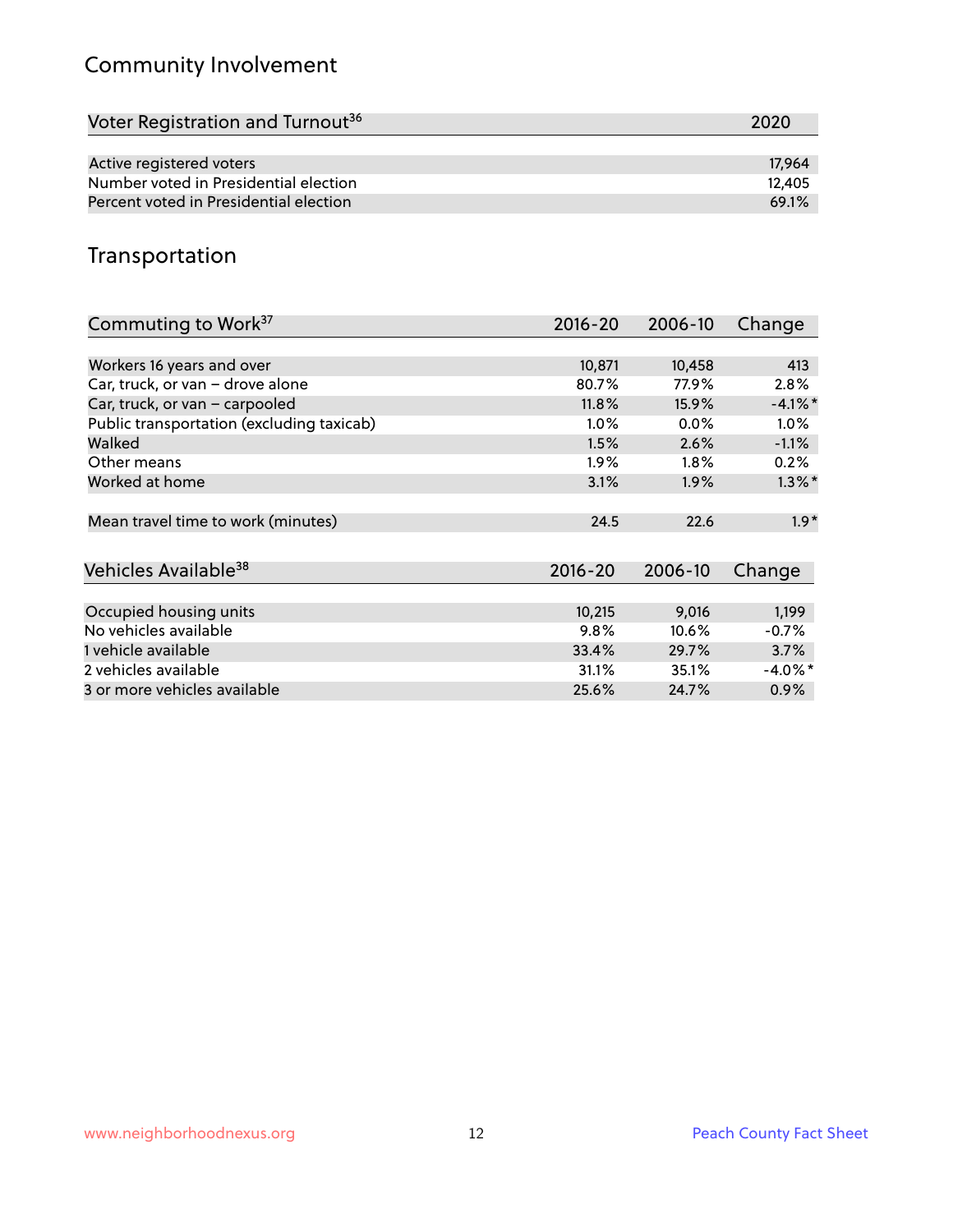#### Health

| Health Insurance coverage <sup>39</sup> | 2016-20 |
|-----------------------------------------|---------|
|-----------------------------------------|---------|

| Civilian Noninstitutionalized Population                | 27,340 |
|---------------------------------------------------------|--------|
| With health insurance coverage                          | 87.1%  |
| With private health insurance coverage                  | 60.0%  |
| With public health coverage                             | 39.7%  |
| No health insurance coverage                            | 12.9%  |
| Civilian Noninstitutionalized Population Under 19 years | 6,526  |
| No health insurance coverage                            | 5.3%   |
| Civilian Noninstitutionalized Population 19 to 64 years | 16,498 |
| In labor force:                                         | 11,298 |
| Employed:                                               | 10,243 |
| With health insurance coverage                          | 82.8%  |
| With private health insurance coverage                  | 13.5%  |
| With public coverage                                    | 11.7%  |
| No health insurance coverage                            | 17.2%  |
| Unemployed:                                             | 1,055  |
| With health insurance coverage                          | 38.5%  |
| With private health insurance coverage                  | 13.5%  |
| With public coverage                                    | 25.9%  |
| No health insurance coverage                            | 61.5%  |
| Not in labor force:                                     | 5,200  |
| With health insurance coverage                          | 85.3%  |
| With private health insurance coverage                  | 55.0%  |
| With public coverage                                    | 37.0%  |
| No health insurance coverage                            | 14.7%  |

# **Health Factors Most Recent** And The Control of the Control of The Control of The Control of The Control of The Control of The Control of The Control of The Control of The Control of The Control of The Control of The Contr

| Premature Death (YPLL before age 75 per 100,000 population, age-adjusted) <sup>40</sup> | 11,795.3 |
|-----------------------------------------------------------------------------------------|----------|
| Average number of Physically Unhealthy Days <sup>41</sup>                               | 4.9      |
| Average number of Mentally Unhealthy Days <sup>42</sup>                                 | 5.4      |
| Low Birthweight Births <sup>43</sup>                                                    | 11.1%    |
| Diabetes Prevalence <sup>44</sup>                                                       | 13.8%    |
| HIV Prevalence (per 100,000 population) <sup>45</sup>                                   | 576.3    |
| Rate, Deduplicated ER Visits for Asthma, Ages 0-17 <sup>46</sup>                        | 821.8    |